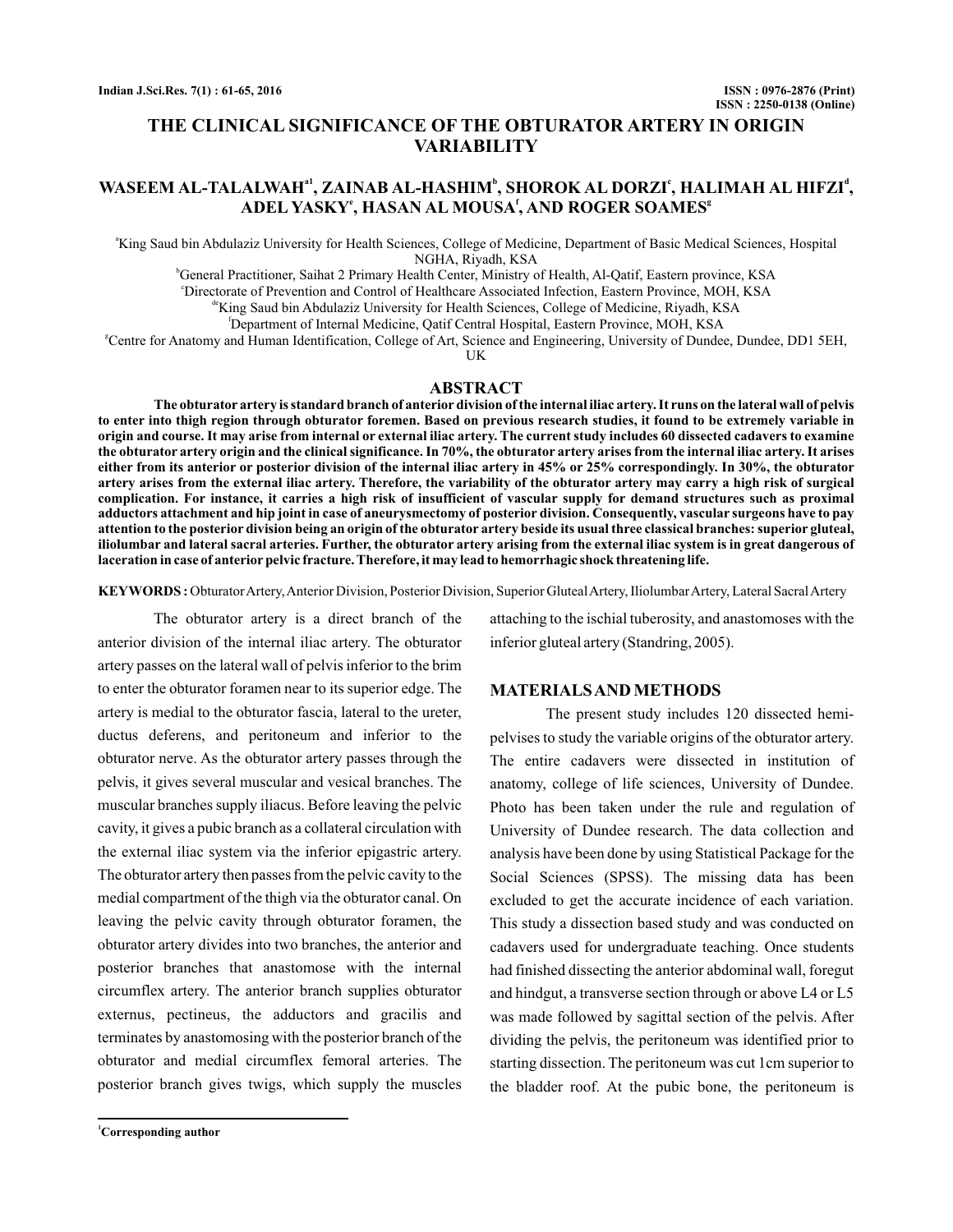attached to the superior pubic ramus and has to be released to identify the possibility of an accessory (aberrant) obturator artery and its anastomosis with branches of the obturator artery passing through a defect in the pelvic fascia. Moreover, the obliterated segment (distal part) of the umbilical artery has to be preserved. In females, the vesicouterine pouch was carefully removed to reveal deep structures. Clarification of the broad ligament was done as well as identification of the uterine tube, and the ovary with its ligament. These structures were released and reflected from the lateral pelvic wall. In males, the vas deferens was reflected superoanteriorly or removed. At the level of the sacral promontory, the sigmoid colon was sectioned from the rectum at the rectosigmoidal junction. Waldeyer's fascia was incised and the rectum released from the pelvic wall. After reflection of the pelvic viscera, the pelvic fascia was divided and removed from the pelvic wall. Sometimes, it was difficult to remove if it was dry, therefore as soon as it has been identified and exposed, it had to be removed. Subsequent to removal of the endopelvic fascia, the iliac system (venous and artery) was exposed. The internal iliac veins and their tributaries veins were removed by incision at the level of common iliac vein formation. The small veins accompanying the anterior and posterior branches of the internal iliac artery were removed with extreme caution to avoid damaging the arteries.

The common iliac artery bifurcates into external and internal iliac arteries between L3 and L5. The external iliac artery was inspected and its branches identified, being careful not to miss the obturator artery from the internal iliac system or the accessory branch in relation to their communication with the inferior epigastric artery. The internal iliac artery bifurcates into anterior and posterior division anterior to the lumbosacral articulation at level (L5/S1). The anterior division gives the umbilical artery as its the most superior branch running to the superior surface of the bladder giving several branches including the superior vesical artery.At the level of the internal iliac artery bifurcation, the ureter and gonadal artery were reflected at the level of the obturator artery to give a clear view of any arteries arising from this site. The obturator artery usually arises either on the lateral or dorsolateral surface of the anterior division: it may also arise from the anterior division below the origin of the umbilical artery. Occasionally, the superior vesical artery arises from the anterior division between the umbilical and obturator arteries. However, the obturator artery may arise from an indirect branch of the anterior or posterior divisions. Unable to identify the obturator artery as the internal iliac artery, the possibility of it arising from the external iliac artery is considered in relation to the inferior epigastric artery and its collateral circulation. To see the obturator artery easily, the obturator nerve was identified passing between the internal iliac artery bifurcation, then tracing the obturator artery just inferior to the nerve to its origin and termination. In cases of no artery running on the lateral wall of the pelvis, the possibility of origin is the external iliac artery.

# **RESULTS**

The present study includes 120 specimens to investigate the origin of the obturator artery. The obturator artery arose from the internal iliac artery in 70% whereas it arose from the external iliac artery in 30%. The obturator artery arose from the anterior division and posterior division of the internal iliac artery in 45% and 25% respectively.

# **DISCUSSION**

According to Anson group the occurrence of a variation of the obturator artery is 48% (Bergman et al., 1988), in which case it may arise from the common iliac, external iliac or from branch of the internal iliac in both males or females (Parsons and Keith, 1897, Pick et al., 1942, Braithwaite, 1952, Bergman et al., 1988). The obturator artery usually arises from the anterior division of the internal iliac artery ranging between 21% and 83% (Parsons and Keith, 1897, Pick et al., 1942, Braithwaite, 1952, Naguib et al., 2008, Biswas et al., 2010, Sañudo et al., 2011).In present study, it arises from anterior division of the internal iliac artery in 45%(Figure 1).

According the incidence review of obturator artery origin, which arises from posterior division in different Populations, it occurred in 3.3% of Western population (Pick et al., 1942). It has been estimated in 9.4% of American population (Lipshutz, 1918). Further, the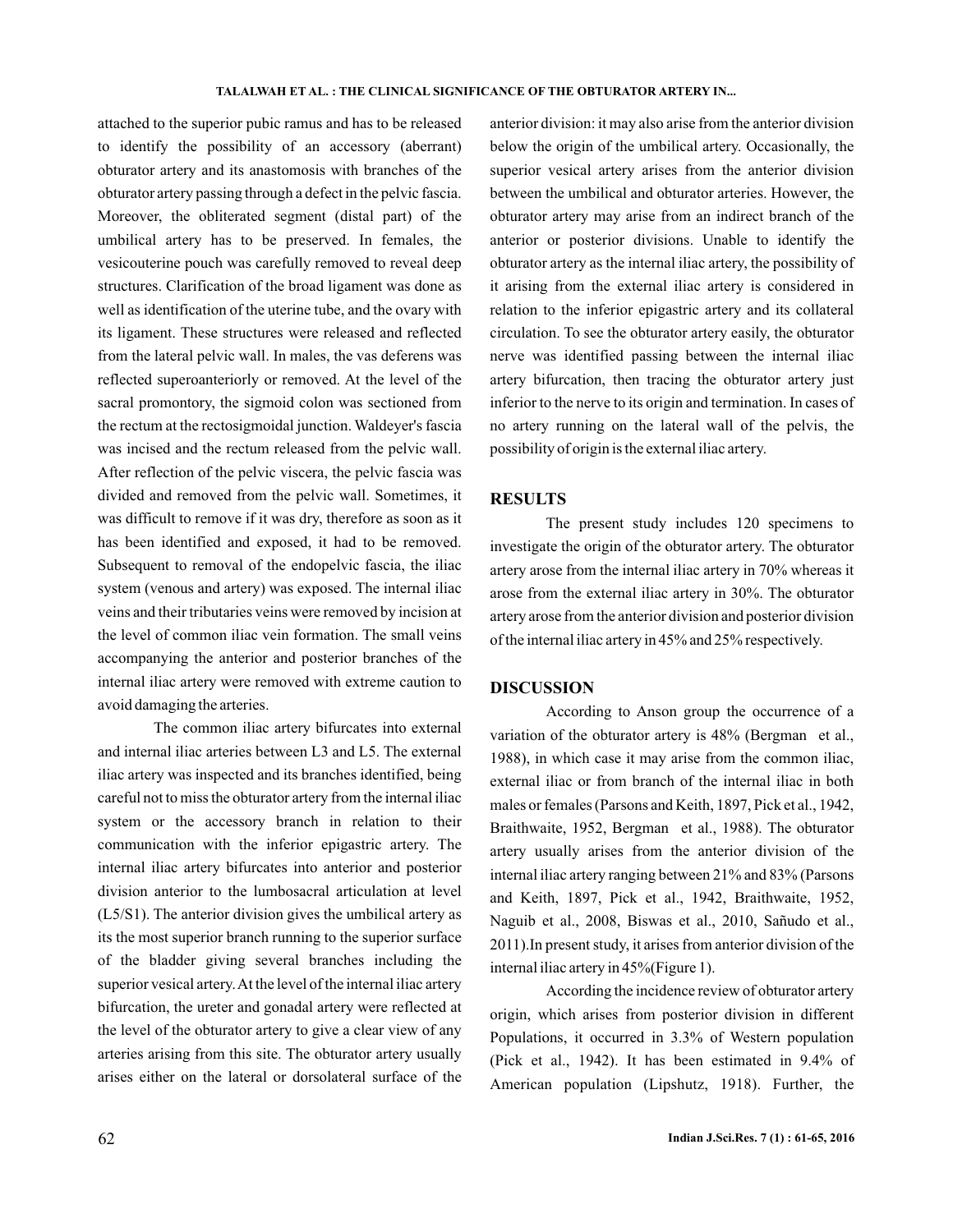

**Figure 1: The Obturator Artery Arising From Anterior Division The Internal Iliac Artery. CIA. Commn Iliac Artery, EIA. External Iliac Artery, IIA. Internal Iliac Artery, AD. Anterior Division, PD. Posterior Division, OA. Obturator Artery, ON. Obturator Nerve**



**Figure 2: The Obturator Artery Arising From Posterior Division The Internal Iliac Artery. EIA. External Iliac Artery, IIA. Internal Iliac Artery, AD. Anterior Division. PD. Posterior Division, UMA. Umbilical Artery, OA. Obturator Artery, ON. Obturator Nerve, IPA Internal Pudendal Artery, UTA. Uterine Artery, VGA. Vaginal Artery, SA. Sciatic Artery, ILA. Iliolumbar Artery, LSA. Lateral Sacral Artery**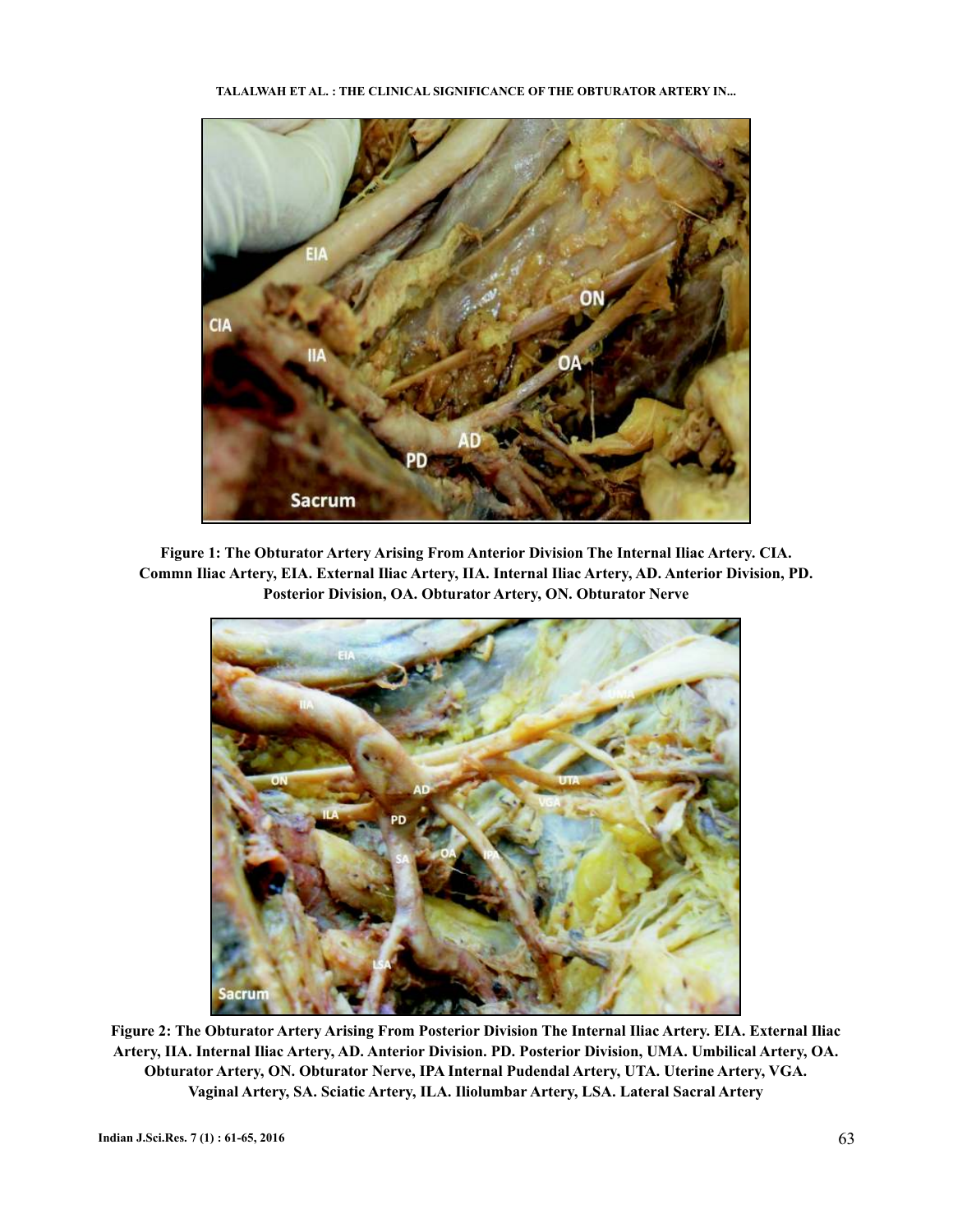#### **TALALWAH ET AL. : THE CLINICAL SIGNIFICANCE OF THE OBTURATOR ARTERY IN...**



**Figure 3: The Obturator Artery Arising From The External Iliac Artery. CIA. Commn Iliac Artery, EIA. External Iliac Artery, IIA. Internal Iliac Artery, OA. Obturator Artery. IEA. Inferior Epigastric Artery**

obturator artery arising from posterior division in United Kingdom found to be 14.5% in previous (Parsons and Keith, 1897] or 8.2% in recent studies (Sañudo et al., 2011). In series research study, the obturator artery arises from posterior division of internal iliac artery in 0.5% (Dinesh et al., 2007), 11.11% (Pai et al., 2009),12.5% (Biswas et al., 2010), 18% (Pavan et al., 2014) or in 10% (Rajive and Pillay, 2015) in India. It occurred in 19% (Kiray et al., 2010) in Turkey population whereas it occurred in 4.0% in Germany population (Naguib et al., 2008). In present study, it occurred in 25% of United Kingdom population (Figure 2). Based on embryological theory, the obturator artery arising from the posterior division has been explained by Al Talalwah and Soames (2014) in which the coexistence of primitive obturator artery from primitive posterior division due to a delay of primitive anterior division development.

In addition, the obturator artery may arise from the external iliac artery instead of internal iliac artery. According to series studies, the obturator artery arises from the external iliac artery ranging between 1.3% and 25% (Naguib et al., 2008; Pavan et al., Lau & Lee; 2003, Biswas

et al., 2010; Sañudo et al., 2011) whereas it occurred in 30% in current study (Figure 3).

Generally, variations in the origin of the obturator artery are due to unusual embryological selections of channels from the primary capillary plexus, which develop while some disappear. According to the current obturator artery variations, the reason why the obturator artery originates from the posterior division of internal iliac artery is persistence of vascular channels of the posterior division, which become the obturator artery while the vascular channels of the anterior division of the internal iliac artery disappear. However, the origin of the obturator artery from external iliac artery is due to a delay in embryologic development.

### **CONCLUSION**

The variability of obturator artery in origin has to be expected by clinician prior to any pelvic procedure in case of the gluteal aneurysm or hernia repair to decrease the iatrogenic faults. Knowing the variability of obturator artery origin may modify the surgical procedures to